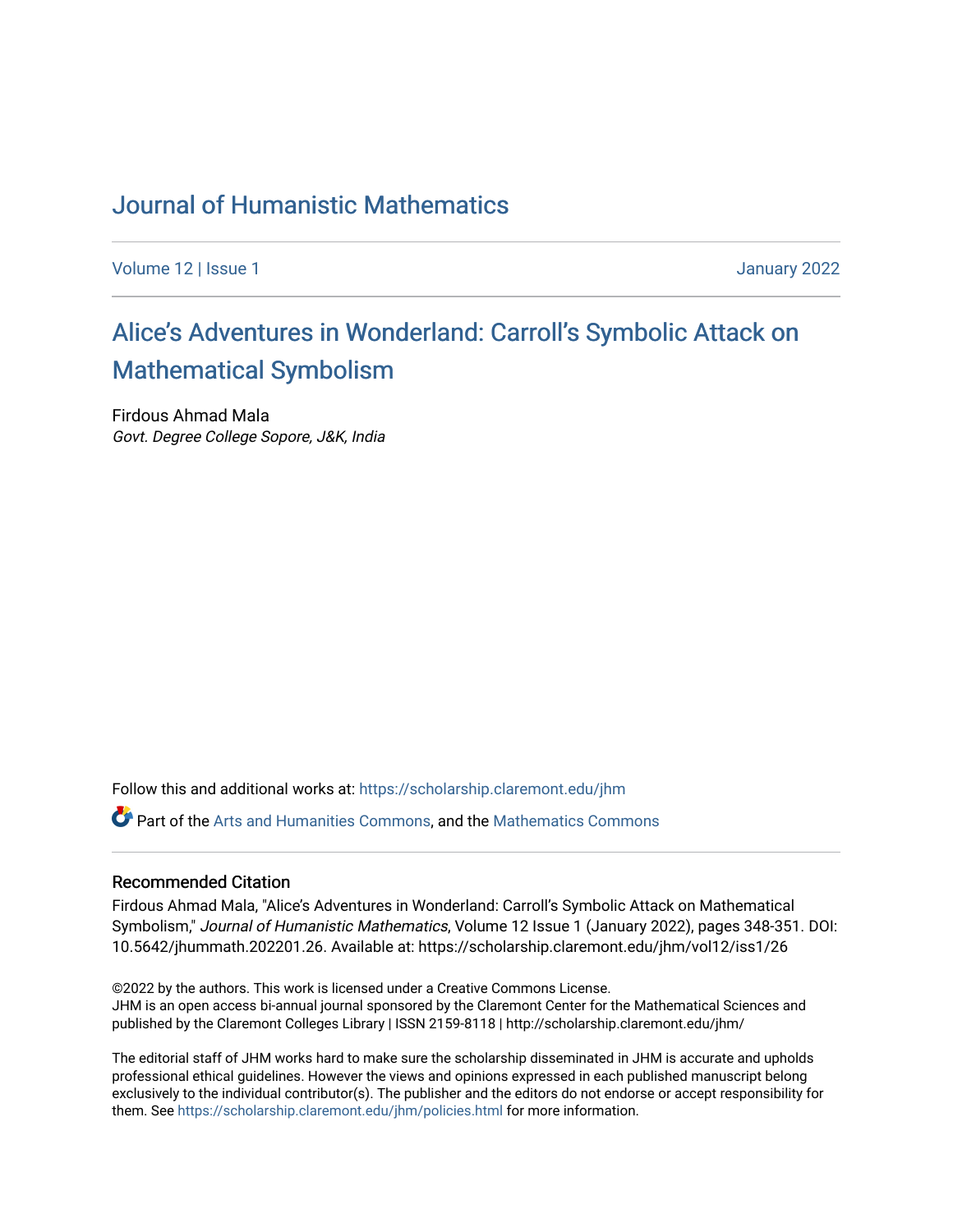## Alice's Adventures in Wonderland: Carroll's Symbolic Attack on Mathematical Symbolism

Firdous Ahmad Mala<sup>[1](#page-1-0)</sup>

Department of Mathematics, Government Degree College Sopore, Jammu and Kashmir, INDIA firdousmala@gmail.com

### Synopsis

In 2009, a literature scholar, Melanie Bayley, proposed that Lewis Carroll's famous books about Alice visiting the magical and illogical Wonderland were attempts to mock and critique the modern mathematics of the day. In this short paper, I aim to support Bayley's thesis and expound upon Lewis Carroll's artful use of symbolism to criticize excessive use of symbolism in mathematics.

Charles Lutwidge Dodgson, more famously known as Lewis Carroll, was a mathematician and was also keenly interested in literature. He is known for his fictional pieces Alice's Adventures in Wonderland [\[3\]](#page-4-0) and Through the Looking Glass [\[4\]](#page-4-1), as well as his fantastic literary non-sense poems "The Hunting of the Snark" and "Jabberwocky".

In the words of Johann Wolfgang von Goethe, "[m]athematicians are like Frenchmen: whatever you say to them they translate into their own language and forthwith it is something entirely different." It appears that Carroll did precisely what Goethe said.

In 2009, a literature scholar, Melanie Bayley, proposed that Lewis Carroll's famous books about Alice visiting the magical and illogical Wonderland were attempts to mock and critique the modern mathematics of the day [\[1\]](#page-4-2); also see [\[2\]](#page-4-3). Here I try to expound upon Bayley's argument.

<span id="page-1-0"></span><sup>&</sup>lt;sup>1</sup> Firdous Ahmad Mala is a faculty member at the Department of Mathematics, Government Degree College Sopore, and a part-time research scholar at Department of Mathematics, Chandigarh University, Gharuan Mohali, Punjab.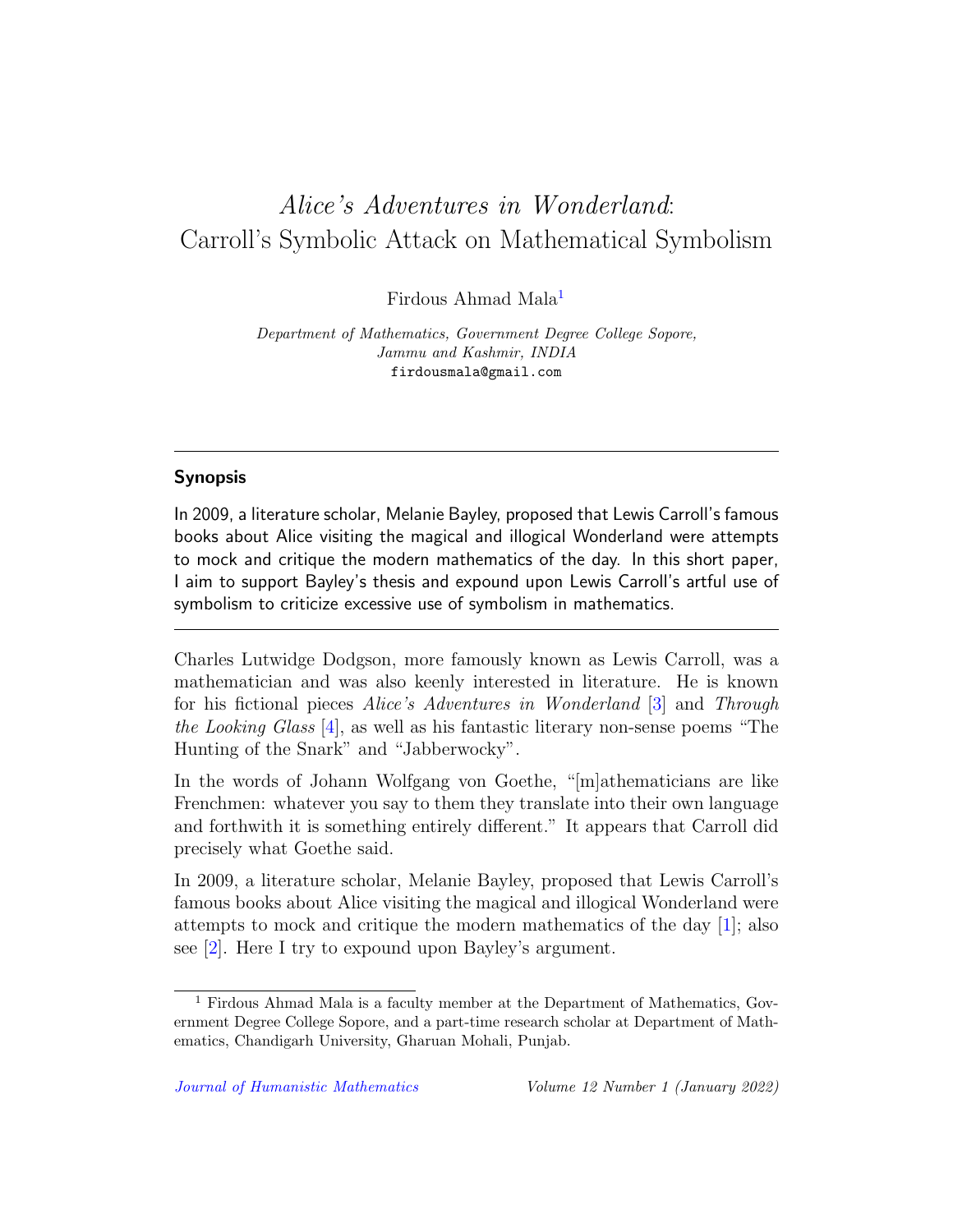Bayley points out that Carroll was a traditionalist, and as such, in Alice's Adventures in Wonderland, he gave voice to his distress caused by the new theories which were sweeping away the realistic feel of mathematics. She goes further to argue that Alice's Adventures in Wonderland was, in fact, a mathematical satire and a masterful way of belittling the transition that was going on in the mathematical world at the time of Carroll. Mentions of magical mushrooms, babies transforming into pigs, and questions that have no answers were made to show how pointless, wasteful, and annoying these new theories were. A clothed white rabbit with a pocket watch, the hookahsmoking caterpillar, the mad tea party, and others seem to have been onpurpose and brought about to ridicule the mathematicians and the theories they presented, which, to Carroll, were undermining the realistic touch and relevance that the old theories of algebra and geometry possessed.

Carroll liked old-style mathematics and was somewhat non-receptive to the alternate theories that were being popularized in his times. For him, two and two made four and there was no other possibility. Regarding this, Alice says, "Four times five is twelve, and four times six is thirteen, and four times seven is — oh dear! I shall never get to twenty at that rate!" Herein Carroll made an artful comment on the other-than-ten base arithmetic:

 $4 \times 5 = 1 \times 18 + 2$  so it can be written as 12 in base 18 arithmetic;  $4 \times 6 = 1 \times 21 + 3$  so it can be written as 13 in base 21 arithmetic;  $4 \times 7 = 1 \times 24 + 4$  so it can be written as 14 in base 24 arithmetic;  $4 \times 8 = 1 \times 27 + 5$  so it can be written as 15 in base 27 arithmetic;  $4 \times 9 = 1 \times 30 + 6$  so it can be written as 16 in base 30 arithmetic;  $4 \times 10 = 1 \times 33 + 7$  so it can be written as 17 in base 33 arithmetic;  $4 \times 11 = 1 \times 36 + 8$  so it can be written as 18 in base 36 arithmetic;  $4 \times 12 = 1 \times 39 + 9$  so it can be written as 19 in base 39 arithmetic.

However,

 $4 \times 13 = 1 \times 42 + 10$  cannot be written as 20 in base 42 arithmetic.

Indeed, Alice could never reach twenty this way! This was nothing less than a satire on the use of switching over to base representations other than that of the decimal one.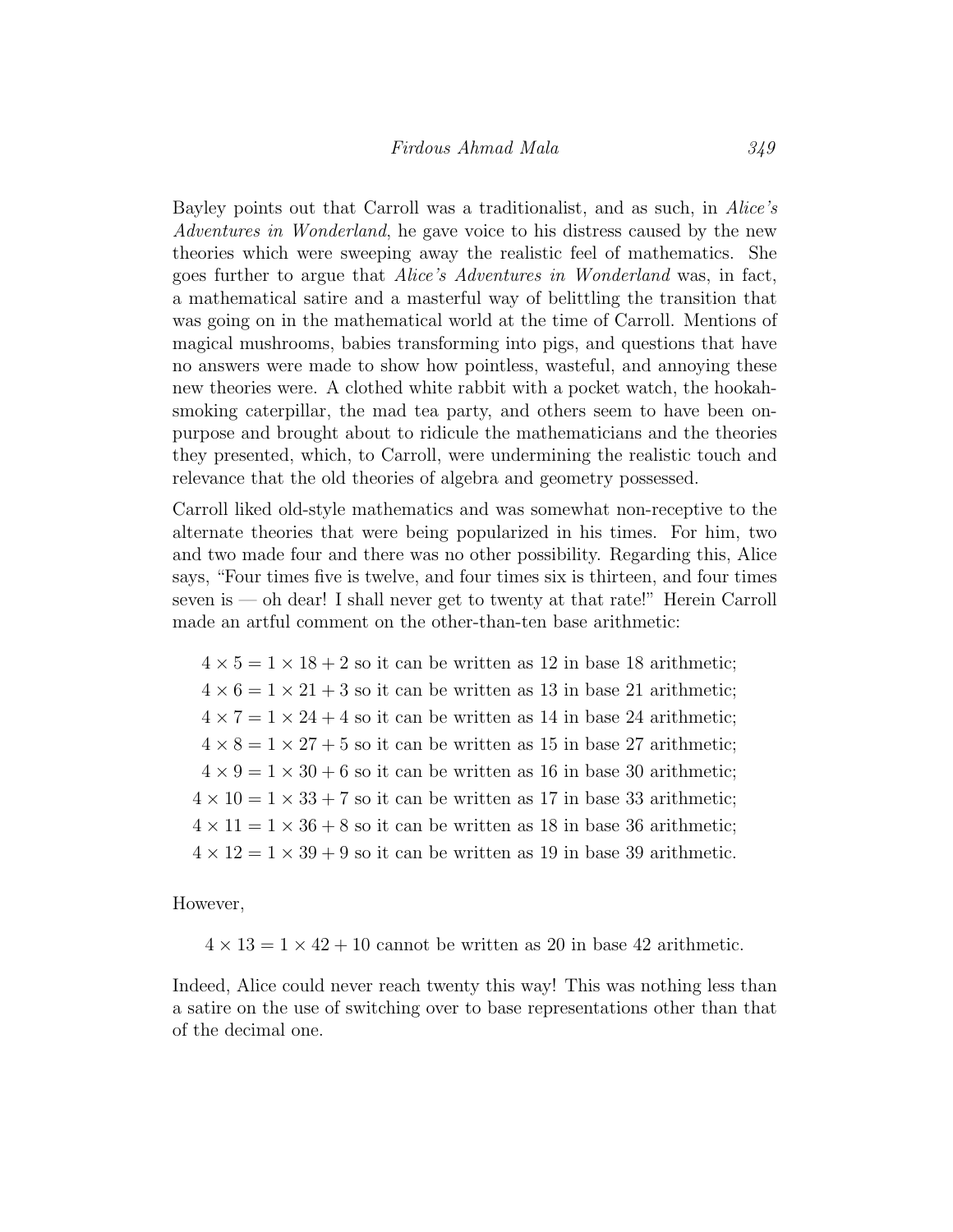However, Carroll does acknowledge that, even though these new theories are bizarre and misleading, going through these new motions is the only way forward, for if one sticks to tradition, one is akin to be left high and dry. Alice's frustrations and her not being able to get on with the multiplication table point out that those who do not embrace the newfangled theories in mathematics are going to be left in a state of puzzlement and self-disbelief like that of Alice.

Another example of Carroll using his fiction to mock the newfangled theories of his day can be seen in the incident of a child turning into a pig. It seems to be the case of what happened to Euclidean geometry with the advent of subjects like topology. Since in topology, completely different geometrical objects could be considered the same, Carroll was pointing out that the innocent baby-like geometry has turned into an abominable pig-like one: a traditionalist would consider a baby and a pig different, yet for a topologist, there is no difference between the two. Today it is a famous aphorism that a topologist does not differentiate between a teacup and a torus. But for Carroll this was a totally new perspective, and one he did not seem to care much for. Taking the bull by the horns, Carroll craftily expressed his contempt for the work of mathematician Jean-Victor Poncelet, who propounded that geometric figures undergoing a continuous transformation, without any sharp changes or deletions, are likely to retain some of their original features. The transforming of a baby into a pig was just a way Carroll used to show how absurd and unwelcome such a notion should be.

Today, arithmetic in different bases and topology are both well established mathematical frameworks, and very productive ones at that. However, it is not hard to sympathize with Carroll, especially when he makes his point so playfully.

As to Bayley's thesis, I hope you will agree with me that it has some merit. It definitely offers a new layer of appreciation to these famous classics. For more on this perspective, I suggest reading Keith Devlin's exposition [\[5\]](#page-4-4).

Acknowledgment. The author is immensely thankful to Dr. Gizem Karaali for her valuable suggestions and effort in bringing this piece about.